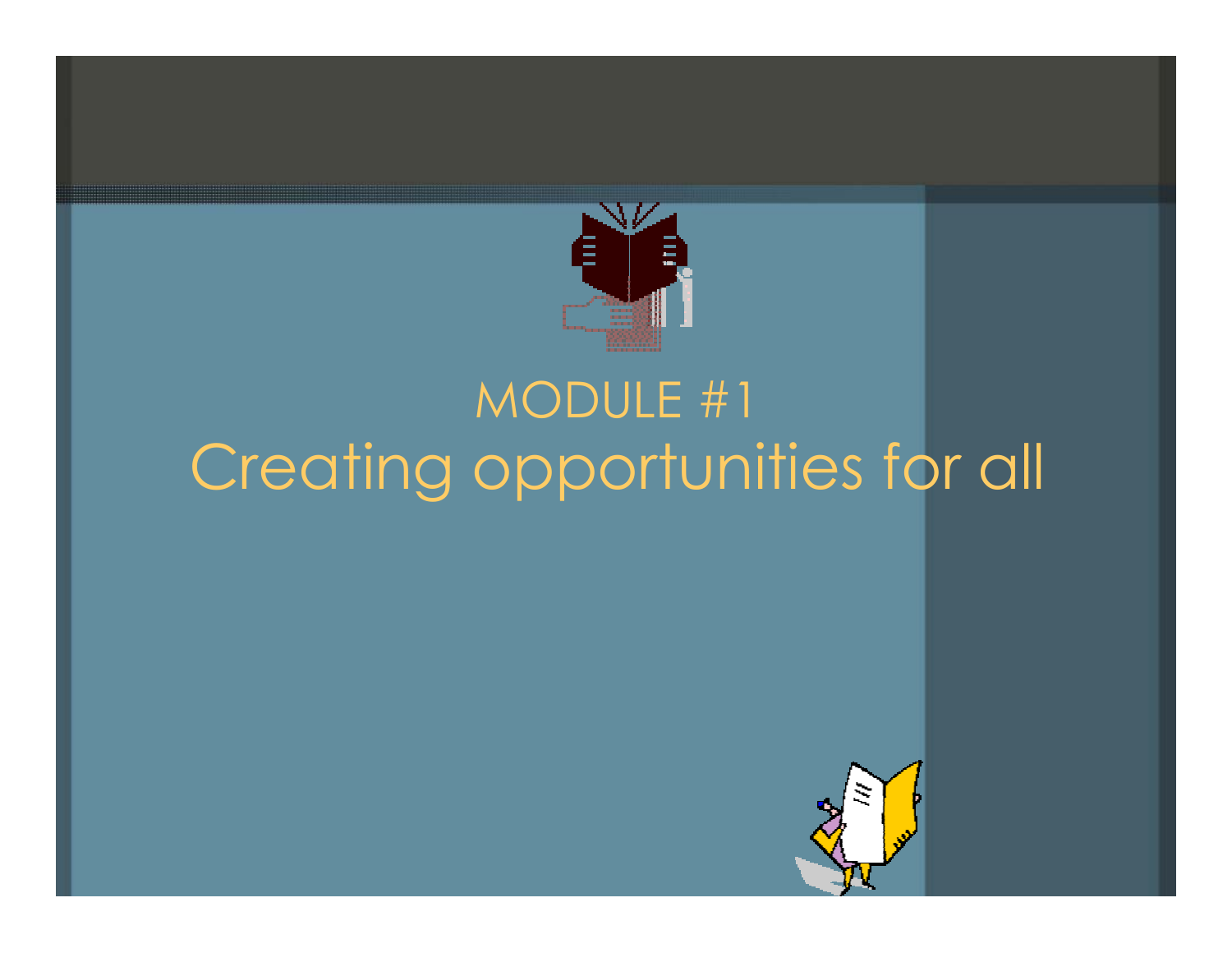## MODULE #1 WHY I SHOULD CARE

- • Currently, globalization is a divisive subject. It verges on a dialogue of the deaf, both nationally and internationally. Yet the future of our countries, and the destiny of our globe, demands that we all rethink globalization.
- • This report is timely. The debate is changing. Old convictions and ideologies have been tested by experience, and changed by example.
- $\scriptstyle\bullet$  People are open to a fresh start. Now is the time for leadership, to move from sterile debate to positive action.
- • We believe that, in this report, we have looked at globalization through the eyes of the people, rising above our constituencies and capturing faithfully the hopes and fears of our shared humanity.
- $\blacksquare$  Many recognize the opportunities for a better life that globalization presents. We believe their hopes are realizable, but only if globalization is subjected to better governance at all levels. More people than ever before do not want to be left behind by the globalization train; but they want to be sure where it is heading, and that it is traveling at survivable speed.
- • Our driving spirit has been to make globalization a positive force for all people and countries. We propose no panaceas or simple solutions; instead we suggest a new perspective.

*- The Co-Chairs of "A Fair Globalization"*

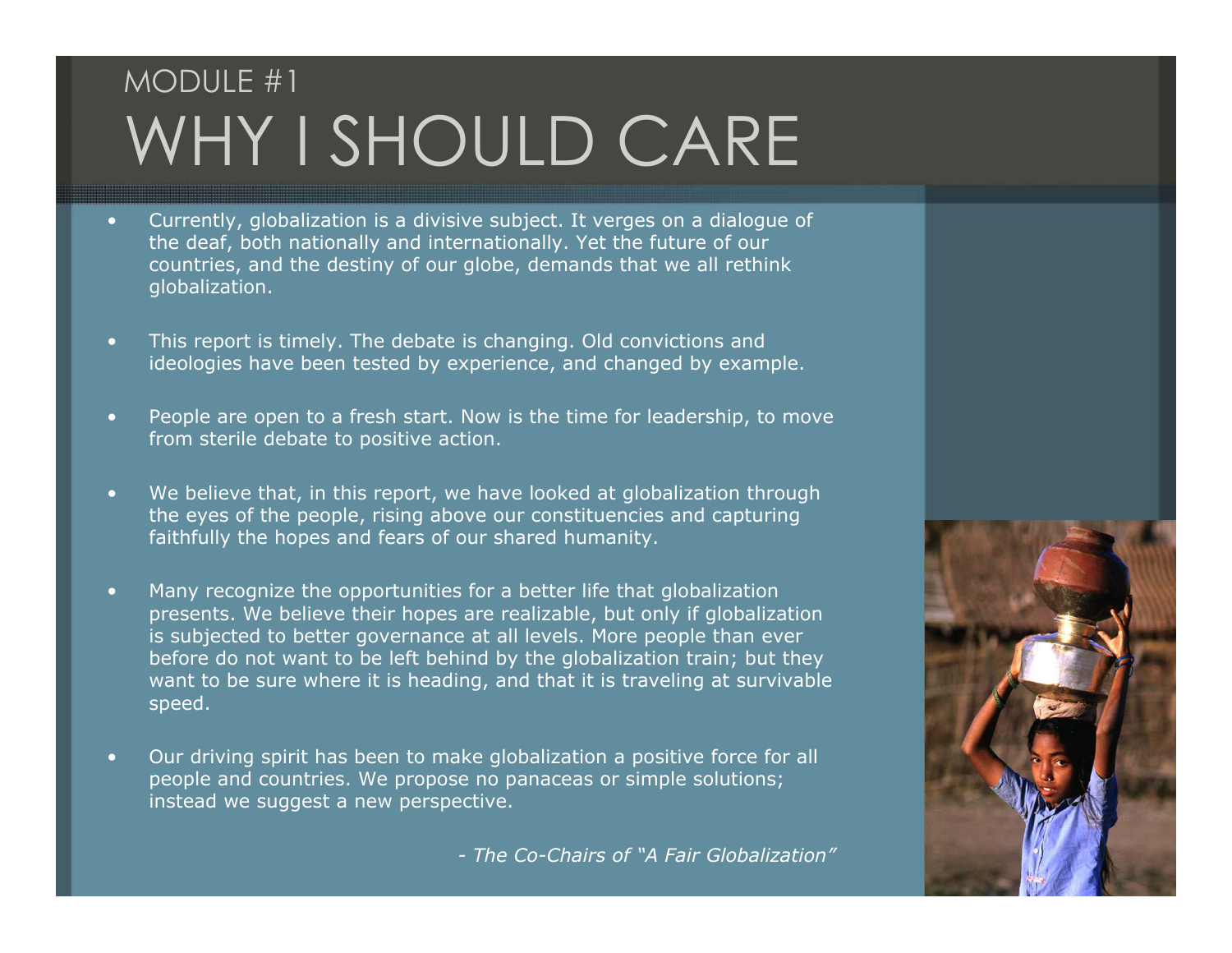#### MODULE #1 MEETING PEOPLE'S NEEDS

- •• The dominant perspective on globalization must shift more from a n arrow preoccupation with markets to a broader preoccupation with people. Gl o bali zation must be brought from the high pedestal of corporate board rooms and cabinet meetings to meet the needs of people in the communities in which they live.
- • The social dimension of globalization is about jobs, health and education – but it goes far beyond t hese. It is the dimension of globalization which people experience in their daily life and work: the totality of their aspirations for democratic p articipation and material prosperity. A better globalization is the key to a better and secure life for people everywhere in the 21st century.
- •• The report proposes a process by which such a perspective can be reali zed at all levels, beginning with empowered local communities and i mproved and more accountable national governance; fair global rules applied fairly; and global institutions that are more propeople.
- •• It proposes a series of actions – each small in themselves. Yet taken together they will set in train a process t o achieve this goal by stimulating and energizing the networks of people and ideas and the econo mic and social interactions of globalization itself.

*The Commission was established by the ILO. It had full and independent responsibility for its Rep ort, and members of the Commission served in their individual capacity. Th e members of the Commission do not each subscribe to every statement in the text, but they endorse the Report as a whole to stimulate a wider process of public dialogue and com mon endeavor w hich will promote a fair and inclusive globalization.*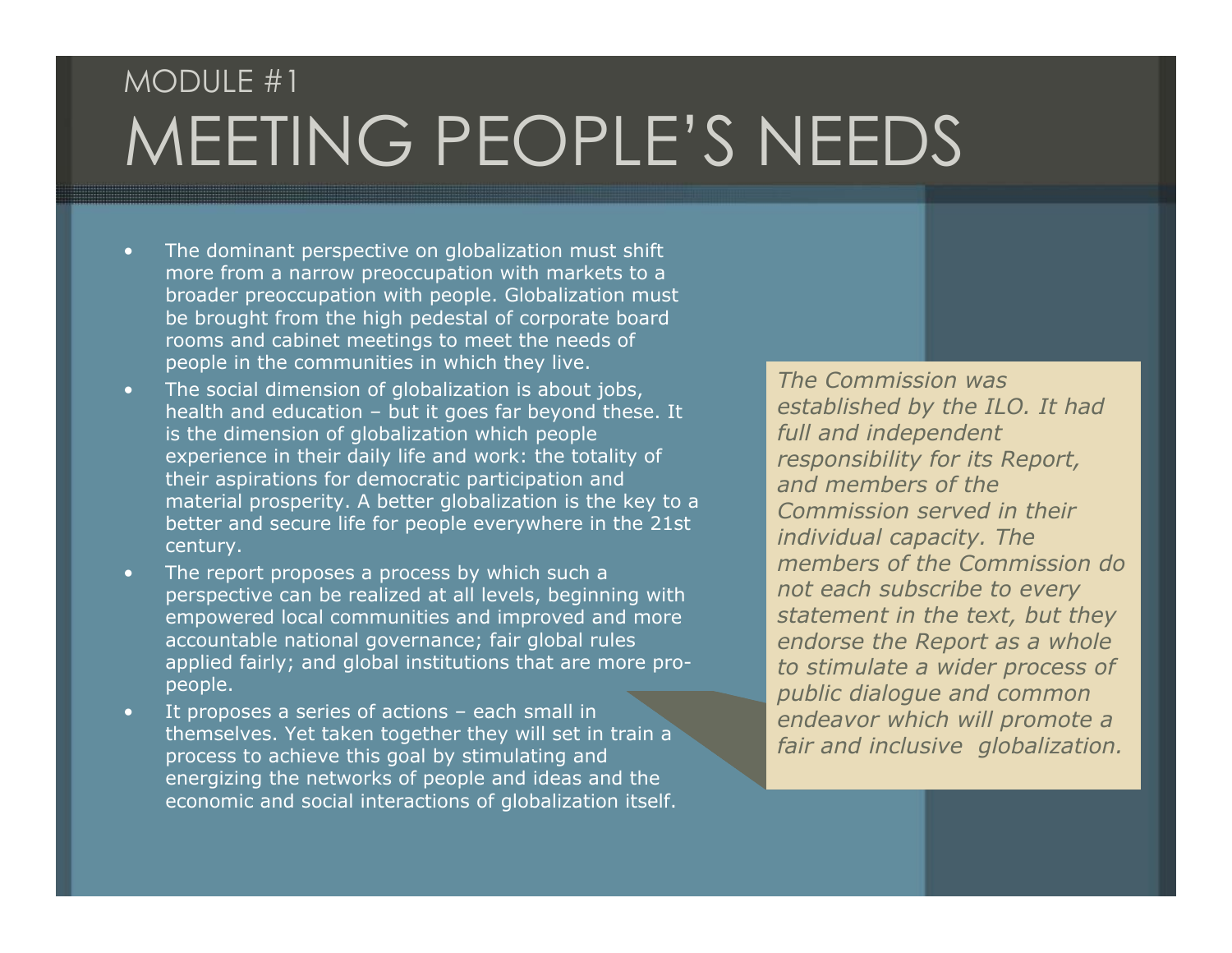## MODULE #1 THE CHALLENGES

- • In his address to the United Nations General Assembly on 23 September 2003, the United Nations Secretary-General, Kofi Annan, succinctly warned the world body that it had "come to a fork in the road." We, the Co-Chairs of the World Commission on the Social Dimension of Globalization, believe the world stands at a historic moment of decision.
- • The Commission was established to address some of the challenges facing the world as it stands at this fork. As human beings, it is in our power to take a correct turn, which would make the world safer, fair, ethical, inclusive and prosperous for the majority, not just for a few, within countries and between countries. It is also in our power to prevaricate, to ignore the road signs, and let the world we all share slide into further spirals of political turbulence, conflicts and wars.
- • Our experience working in the Commission makes us confident of the future. The Commission is a microcosm of the very wide diversity of opinion, concerns and perspectives of the real world. We come from some of the wealthiest and poorest countries. We comprise trade unionists and corporate leaders, parliamentarians and presidents, leaders of indigenous peoples and women's activists, scholars and government advisors. We have seen, in the course of our work, how divergent positions can be spanned and how common interests can lead to common action through dialogue.
- • To the world, and especially to political and corporate leaders everywhere, we present these pointers to a better globalization, a better future for people – all people.



**Co-ChairTarja Halonen** President of the Republic of Finland



**Co-ChairBenjamin William Mkapa** President of the United Republic of Tanzania